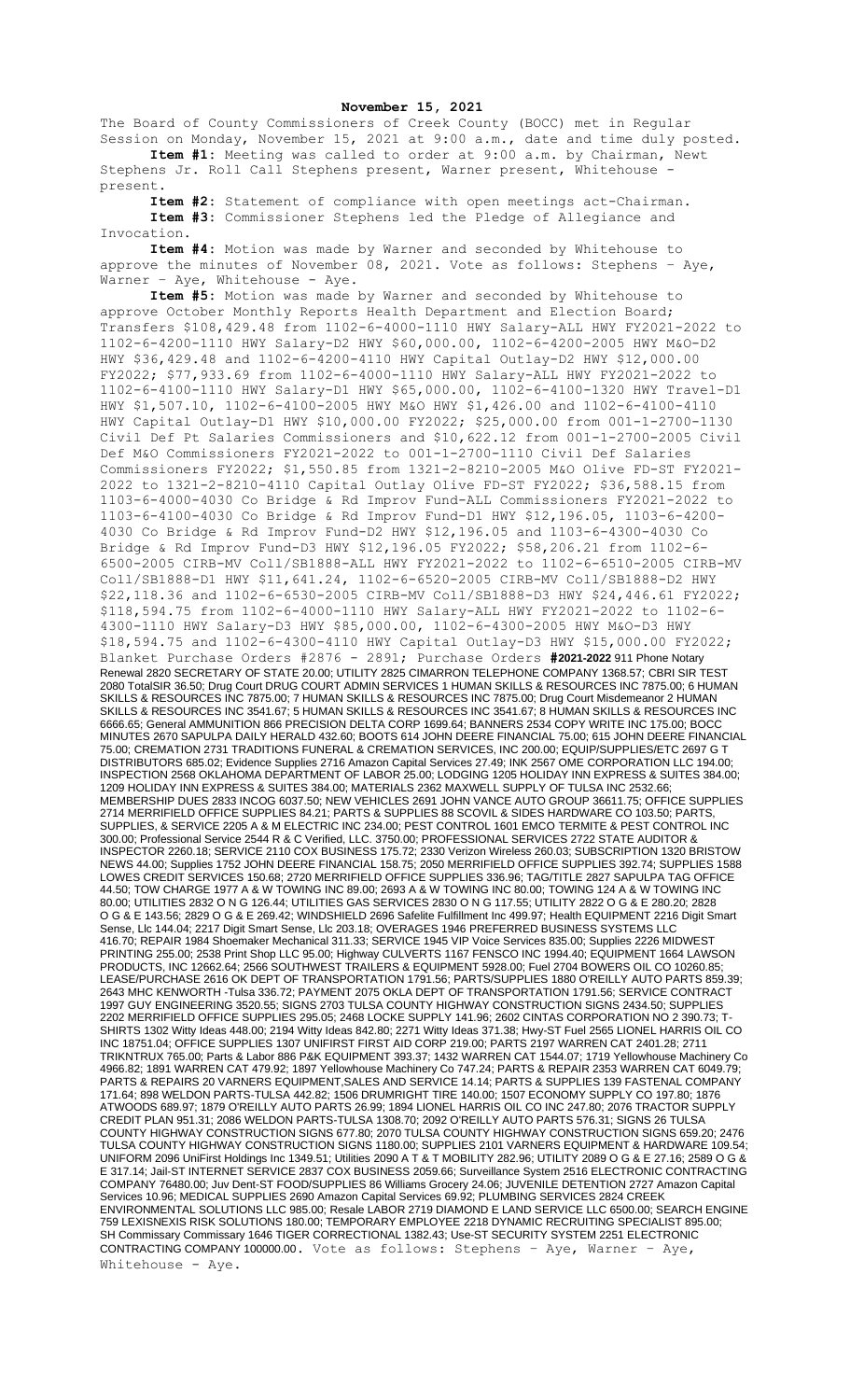**Item #6: NO DISCUSSION** of new business. (In accordance with the Open Meetings Act, Title 25 O.S. § 311, new business is defined as any matter not known about or which could not have been reasonably foreseen within 24 hours of time of posting agenda.)

**Item #7:** Motion was made by Stephens and seconded by Whitehouse to sign **Resolution#2021-164** adopting plan 4(D), for redistricting the Commissioners Districts pursuant to 19 O.S. § 321 taking effect January 01, 2022. The Board discussed the two options before, during the last meeting. Plan 4(D) and 4(C) were before the Board today to review and possible finalize. There was discussion that District #2 does not change with either plan, Districts #1 and #3 have slight changes, south of HWY 16. Stephens stated that Plan 4(D) makes the most sense, although it doesn't get us even with road miles, it does even out population. We cannot undo fifty years' worth of not balancing the districts. Warner stated that he has spoken to Assistant District Attorney, Andrew Goforth about the districts having written agreements drawn up giving options for road maintenance between the districts. All Commissioners agreed that this would be very beneficial. Stephens stated this would aide in helping with balancing road mileage, one of the things I want to see. The Board discussed that the plan adopted will be in effect for the next ten years, as well. Plan 4C road mileage as follows District #1 at 260.3, District #2 at 418.38 and District #3 at 414.78. Plan 4(D) road mileage as follows District #1 at 255.14, District #2 at 418.38 and District #3 at 419.94. The Board thanked Barbara for all her hard work and time she has spent on the redistricting. Vote as follows: Stephens – Aye, Warner – Aye, Whitehouse - Aye.

**Item #8:** Motion was made by Stephens and seconded by Whitehouse to sign Transcript and Deed on property located in Drumright 2nd Lots 5 & 6, Blk 7 located at 526 N. Pennsylvania Avenue, Drumright, OK, that was sold to Marco Perez in Public Sale on November 8, 2021. Vote as follows: Stephens – Aye, Warner - Aye, Whitehouse - Aye.

**Item #9;** Motion was made by Warner and seconded by Whitehouse to sign Transcript and Deed on property located in Broadway Lots 4 THRU 6 Incl., Blk 33 located at 407 S. Bristow Avenue, Drumright, OK, that was sold to Andrea Haney in Public Sale on November 8, 2021. Vote as follows: Stephens – Aye, Warner - Aye, Whitehouse - Aye.

**Item #10:** Motion was made by Warner and seconded by Whitehouse to allow Sapulpa Main Street to use the Courthouse complex parking area for Jingle Bells on December 11,2021. Cindy Lawrence, Main Street spoke to the Board we will have the same setup as last year. We will begin setting up between 8:30 a.m. to 9:00 a.m. and will end by 3 p.m. Vote as follows: Stephens – Aye, Warner - Aye, Whitehouse - Aye.

**Item #11:** Motion was made by Warner and seconded by Whitehouse to allow Sapulpa Main Street to use the Courthouse complex parking area for holiday lighting event to be held on November 18, 2021. Cindy Lawrence, Main Street spoke to the Board we will begin setting up around 2:30 p.m. and start at 5:15 p.m., the lights will go on at 6:15 p.m. We will be out of the complex by 7:30 p.m. Stephens stated we are all ready, as well. Warner asked if they are closing the road this year, Lawrence stated no, not this year. Vote as follows: Stephens – Aye, Warner – Aye, Whitehouse - Aye.

**Item #12:** Motion was made by Warner and seconded by Whitehouse for the Allocation of Beverage Tax to be distributed as follows Bristow \$3,217.96; Depew \$363.45; Drumright \$2,219.86; Kellyville \$877-.88; Kiefer \$1,286.06; Lawrence Creek \$114.63; Mannford \$2,348.46; Mounds \$891.86; Oilton \$774.43; Sapulpa \$15,684.39; Shamrock \$78.28; Slick \$100.65. Vote as follows: Stephens – Aye, Warner – Aye, Whitehouse - Aye.

**Item #13:** Motion was made by Stephens and seconded by Warner to approve Utility Permit from Kings Cross Presbyterian Church per County Specs for 6" waterline, by direct bury, size of line 6", to parallel 101st E. Avenue approximately 0.1 miles E. of S. 49th W. Ave, further described as 320' E. of the S.W. corner of Section 21, 18N, R12E in District #1. Stephens stated this request has been here before and they have not been able to finish request. There were some modifications made as requested. The fire hydrant has been moved to the north away from the right-of-way. They are utilizing a non-used section line and it will be buried with proper depth to avoid any future issues, if road is developed. Stephens stated Glen Musser has checked the modifications and we are good. Vote as follows: Stephens – Aye, Warner – Aye, Whitehouse - Aye.

**Item #14:** Motion was made by Stephens and seconded by Whitehouse to approve Utility Permit from Oklahoma Natural Gas Company per County Specs for natural gas pipeline by boring, size of line 34" HDPE, to cross S. 42nd W. Ave approximately 1.29 miles S. & 1.88 miles W. of US-75 & SH-66, further described as 1,758' S. & 2,227' E. of the N.W. corner of Section 4, T18N, R12E in District #1. Musser stated that this may have to be extended due to ¾" pipe shortage. Vote as follows: Stephens – Aye, Warner – Aye, Whitehouse - Aye.